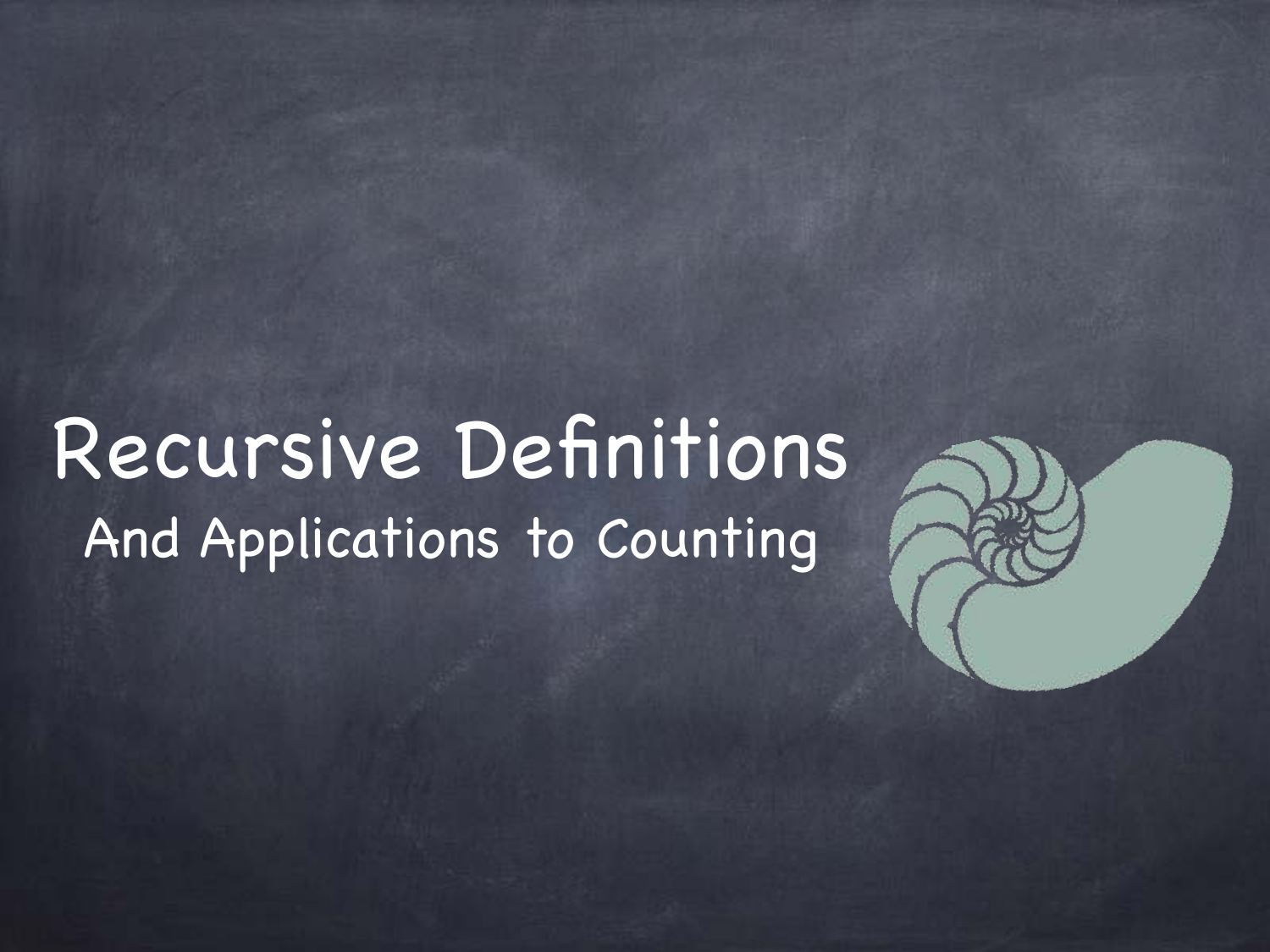# **C(n,k)**

#### ©  $C(n,k) = C(n-1,k-1) + C(n-1,k)$  (where n,k ≥ 1)

- $\odot$  Easy derivation: Let |S|=n and a  $\in$  S.  $C(n,k)$  = # k-sized subsets of S containing a + # k-sized subsets of S not containing a
- **In fact, gives a recursive definition** of C(n,k)
	- Base case (to define for k≤n):  $C(n,0) = C(n,n) = 1$  for all n $\in \mathbb{N}$
	- Or, to define it for all (n,k)∈N×N Base case:  $C(n,0)=1$ , for all n $\in \mathbb{N}$ , and  $C(0,k)=0$  for all  $k \in \mathbb{Z}^+$

| $\left  \mathsf{k} \right $<br>$\mathsf{n}$ | $\boldsymbol{0}$ | 1 | $\overline{2}$      | 3            | 4                     | 5 | 6              |
|---------------------------------------------|------------------|---|---------------------|--------------|-----------------------|---|----------------|
| $\mathbf{0}^{\prime}$                       |                  |   | Λ                   | $\Omega$     | $\mathbf 0$           | 0 | 0              |
| 1                                           | 1                | 1 |                     | O            | $\overline{\text{O}}$ | 0 | $\overline{0}$ |
| $\overline{2}$                              | $\mathbf 1$      | 2 | 1                   |              | O                     | 0 | O              |
| 3                                           | 1                | 3 | $\overline{3}$      | i<br>1       |                       | 0 | O              |
| $\overline{4}$                              | 1                | 4 | 6                   | j<br>4       | 1                     |   | Ω              |
| 5                                           | 1                | 5 | $\overline{0}$<br>1 | I<br>10      | 5                     | 1 |                |
| 6                                           | 1                | 6 | 15                  | į<br>İ<br>20 | 15                    | 6 | I<br>1         |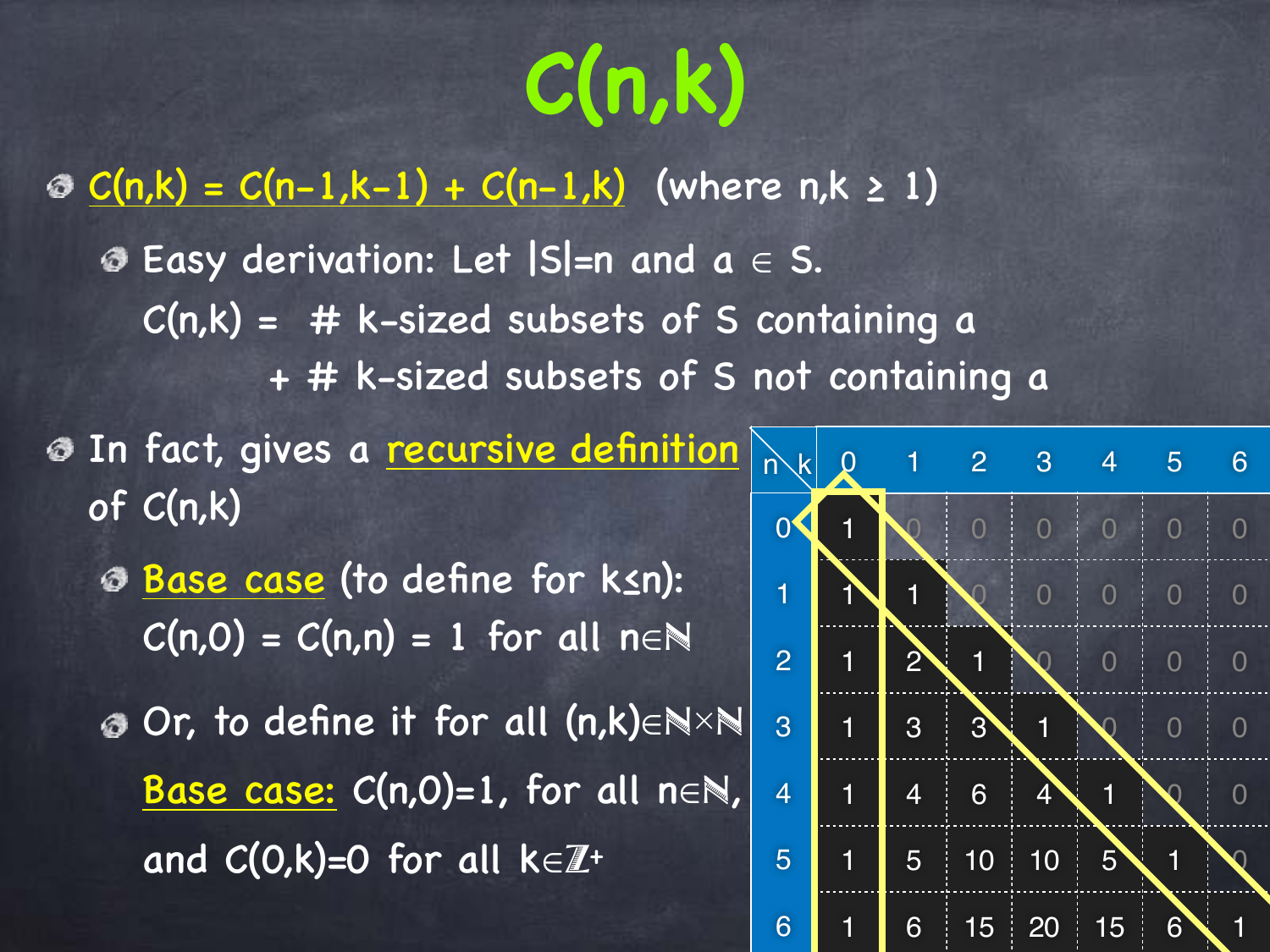

http://en.wikipedia.org/wiki/Tower\_of\_Hanoi

Move entire stack of disks to another peg

Move one from the top of one stack to the top of another A disk cannot be placed on top of a smaller disk How many moves needed? Optimal number not known when 4 pegs and over ≈30 disks! Optimal solution known for 3 pegs (and any number of disks)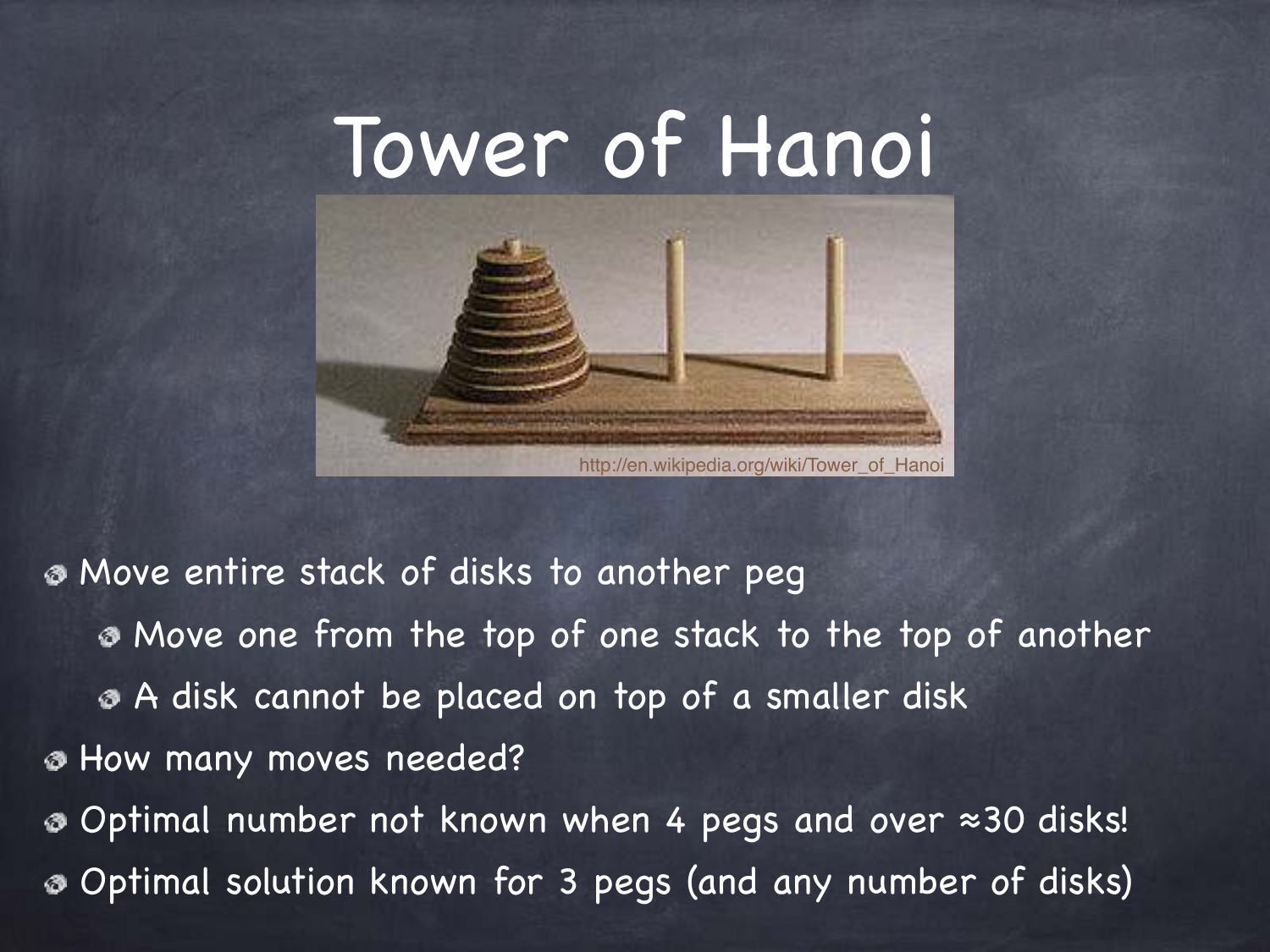

http://en.wikipedia.org/wiki/Tower\_of\_Hanoi

Recursive algorithm (optimal for 3 pegs)

**Transfer(n,A,C):** 

 If n=1, move the single disk from peg A to peg C Else

 Transfer(n-1,A,B) (leaving the largest disk out of play) Move largest disk to peg C Transfer(n-1,B,C) (leaving the largest disk out of play)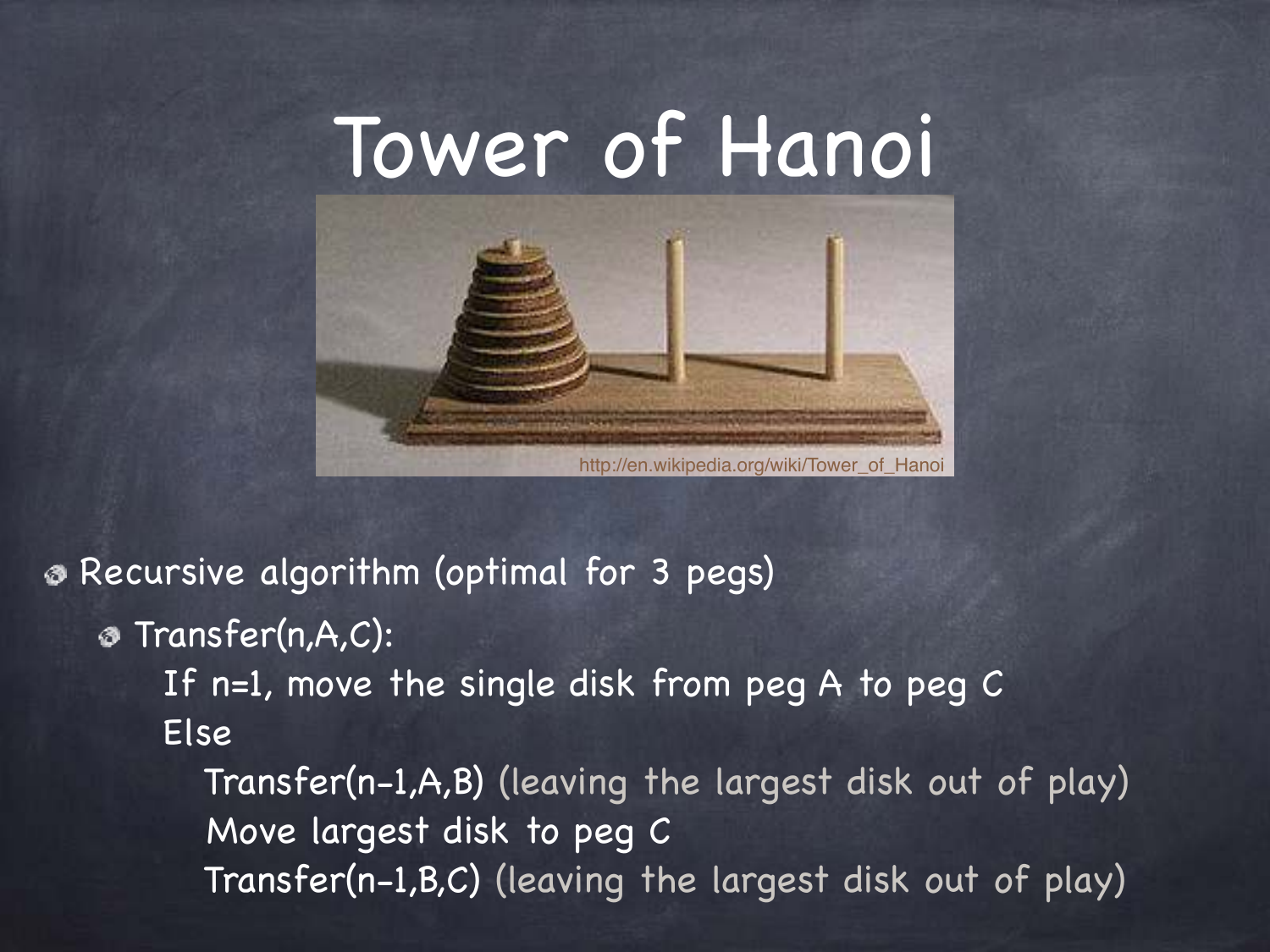## Tower of Hanoi

Recursive algorithm (optimal for 3 pegs)

Transfer(n,A,C):

 If n=1, move the single disk from peg A to peg C Else

 Transfer(n-1,A,B) (leaving the largest disk out of play) Move largest disk to peg C Transfer(n-1,B,C) (leaving the largest disk out of play)

How many moves are made by this algorithm? M(n) be the number of moves made by the above algorithm  $\textcirc M(n) = 2M(n-1) + 1$  with  $M(1) = 1$  $\odot$  1, 3, 7, 15, 31, ...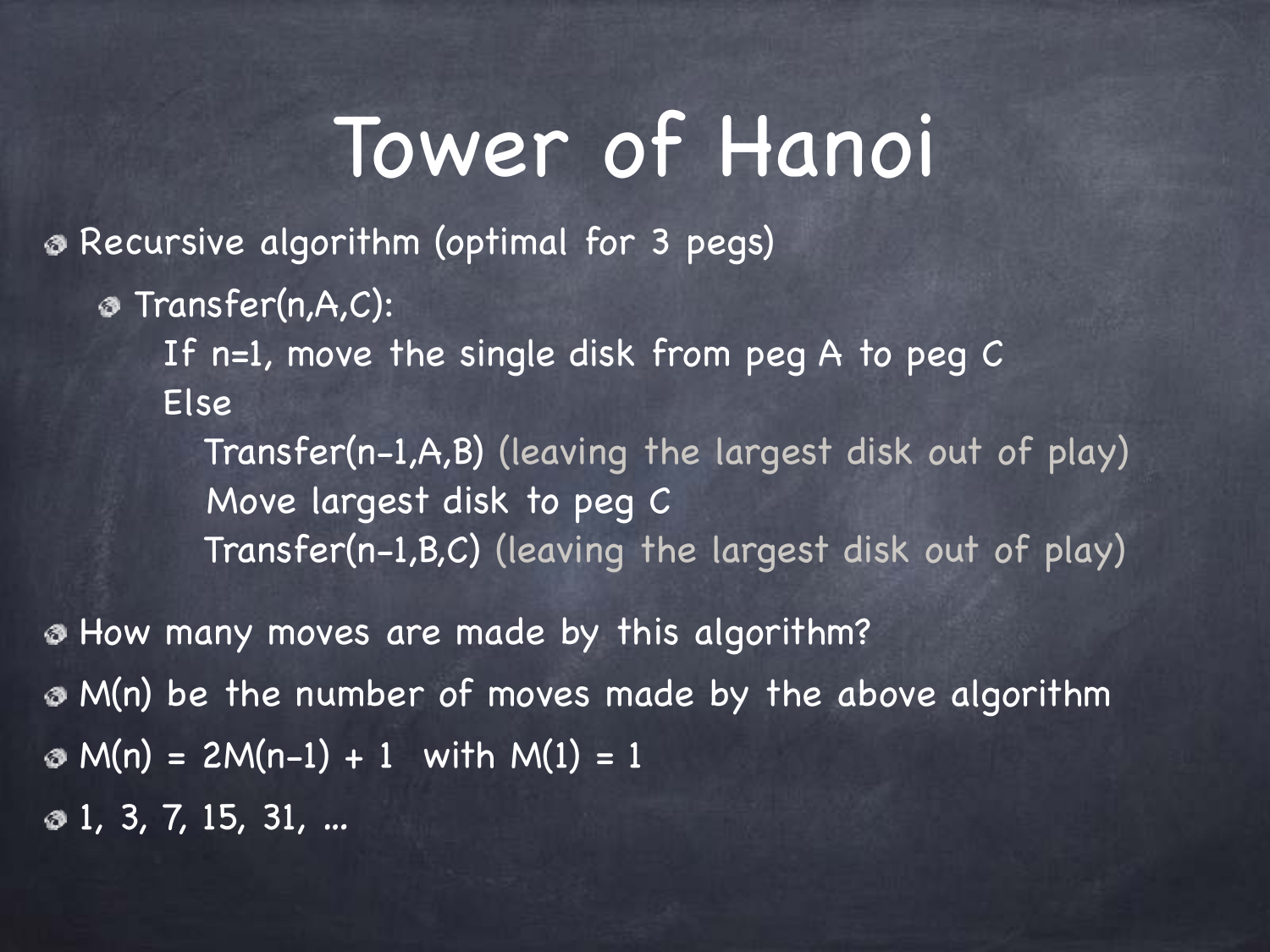## Recursive Definitions

 $\circ$  E.g.,  $f(0) = 1$  $f(n) = n \cdot f(n-1)$   $\forall n \in \mathbb{Z}$  s.t. n>0 Initial Condition Recurrence relation

 $f(n) = n \cdot (n-1) \cdot ... \cdot 1 \cdot 1 = n!$ 

This is the formal definition of n!

Translates to a program to compute factorial:

 $factorial(n \in \mathbb{N})$  { if (n==0) return 1; else return n\*factorial(n-1); }

 $factorial(n \in N)$  {  $F[0] = 1;$  for i in 1..n  $F[i] = i * F[i-1];$ return F[n];

}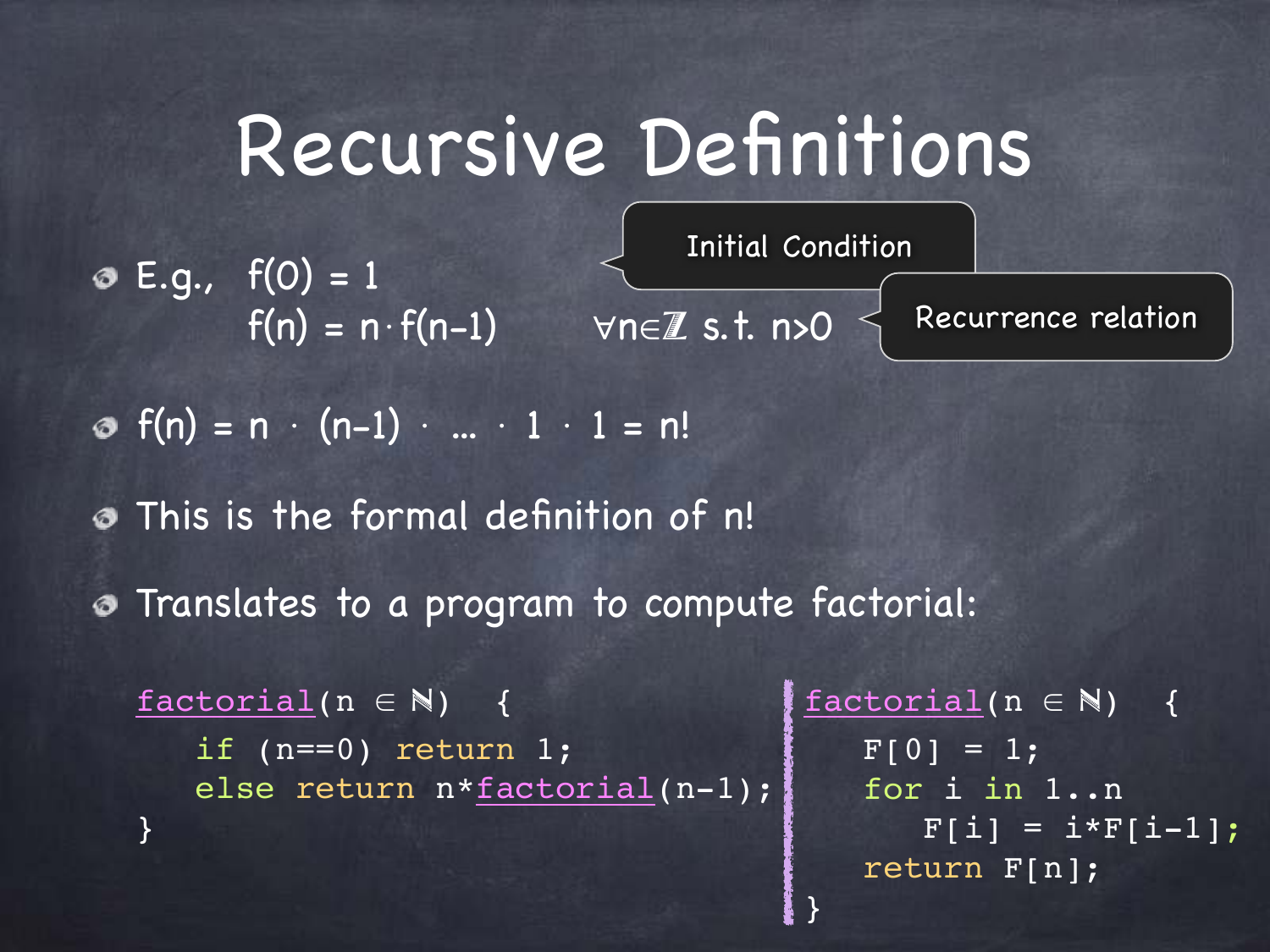### Catalan Numbers

How many paths are there in the grid from (0,0) to (n,n) without ever  $\bullet$ crossing over to the y>x region?

Any path can be constructed as follows

Pick minimum k>0 s.t. (k,k) reached

 $\phi$  (0,0)  $\rightarrow$  (1,0)  $\Rightarrow$  (k,k-1)  $\rightarrow$  (k,k)  $\Rightarrow$  (n,n) where  $\Rightarrow$  denotes a Catalan path

 $\bullet$  Cat(n) =  $\Sigma_{k=1 \text{ to } n}$  Cat(k-1) $\cdot$ Cat(n-k)  $\odot$  Cat(0) = 1

1, 1, 2, 5, 14, 42, 132, …

e.g., 42 =  $1.14 + 1.5 + 2.2 + 5.1 + 14.1$   $\leq$  Closed form expression? Later

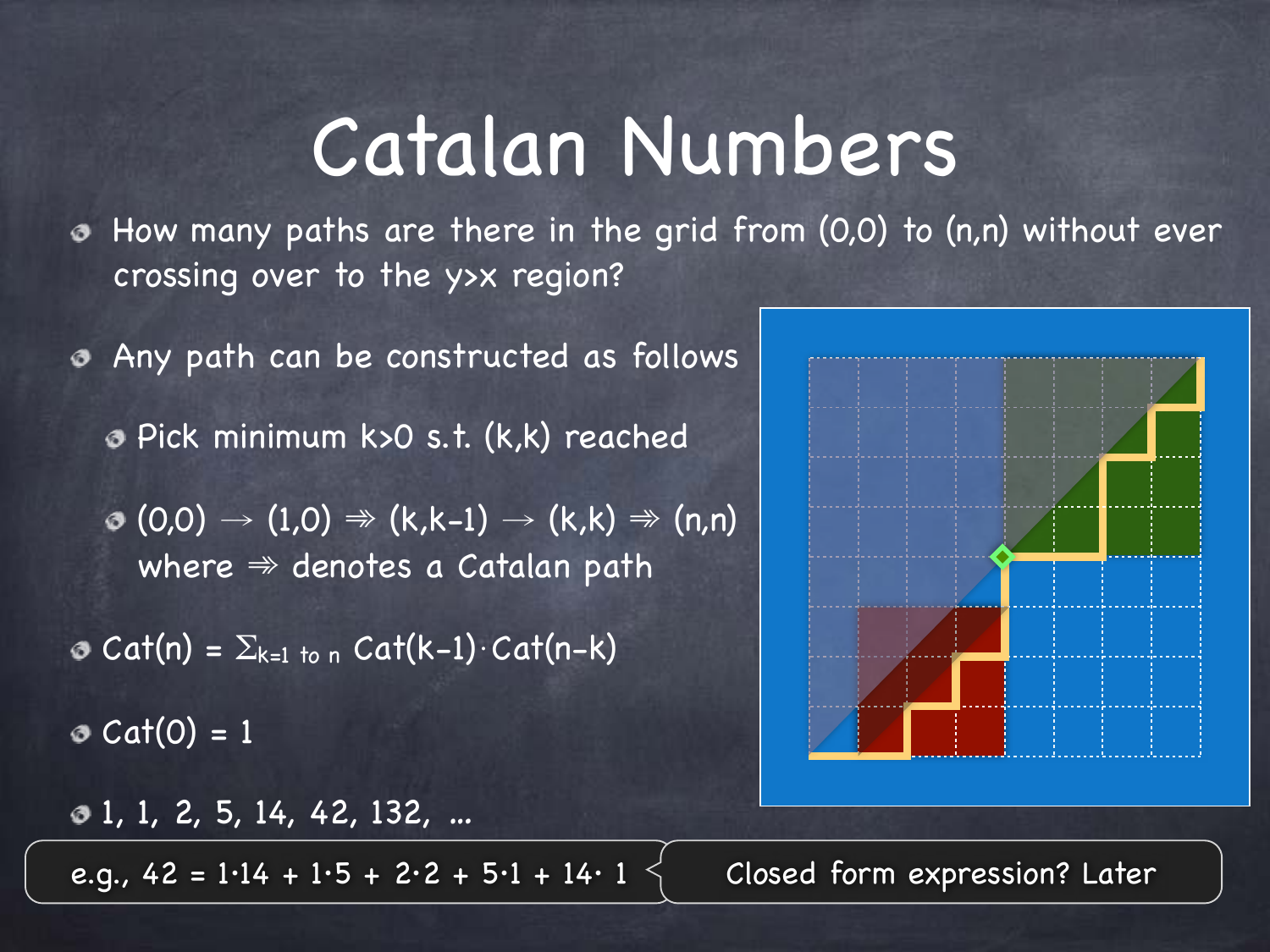#### Fibonacci Sequence

 $\Phi F(0) = 0$  $F(1) = 1$  $F(n) = F(n-1) + F(n-2)$   $\forall n \ge 2$ 

o F(n) is the n<sup>th</sup> Fibonacci number (starting with O<sup>th</sup>)

Closed form expression? Coming up



13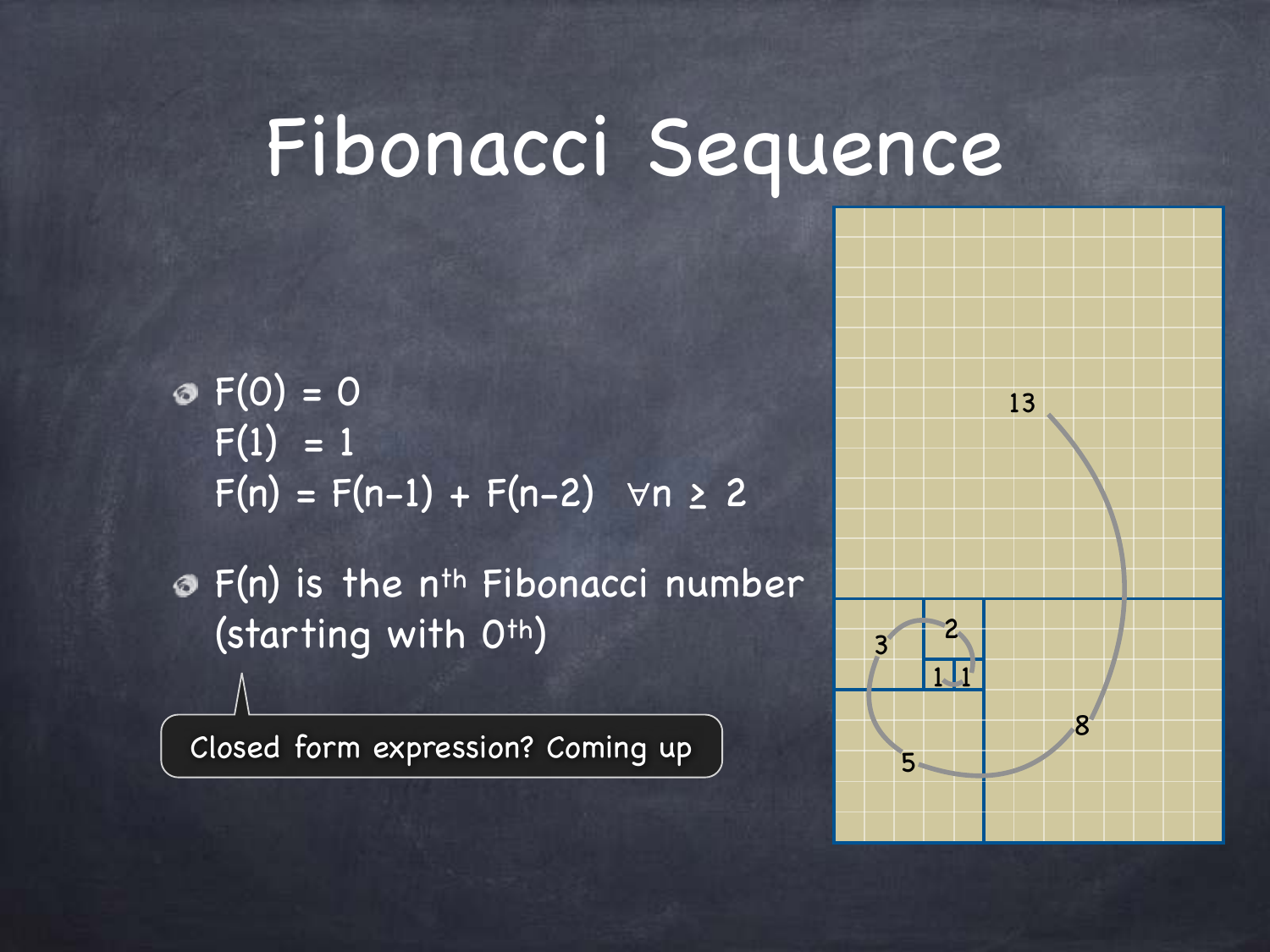## Counting Strings

How many ternary strings of length n which don't have "00" as a substring?

**Set up a recurrence** 

 $\odot$  A(n) = # such strings starting with 0

 $\odot$  B(n) = # such strings not starting with 0

- $\triangleleft$  A(n) = B(n-1) . B(n) = 2(A(n-1) + B(n-1)). [Why?]
- $\bullet$  Initial condition: A(0) = 0; B(0) = 1 (empty string)

Required count: A(n) + B(n) ◎

Can rewrite in terms of just B

 $\bullet$  B(0) = 1. B(1) = 2. B(n) = 2B(n-1) + 2B(n-2)  $\forall n \ge 2$ 

**B** Required count:  $B(n-1) + B(n)$ .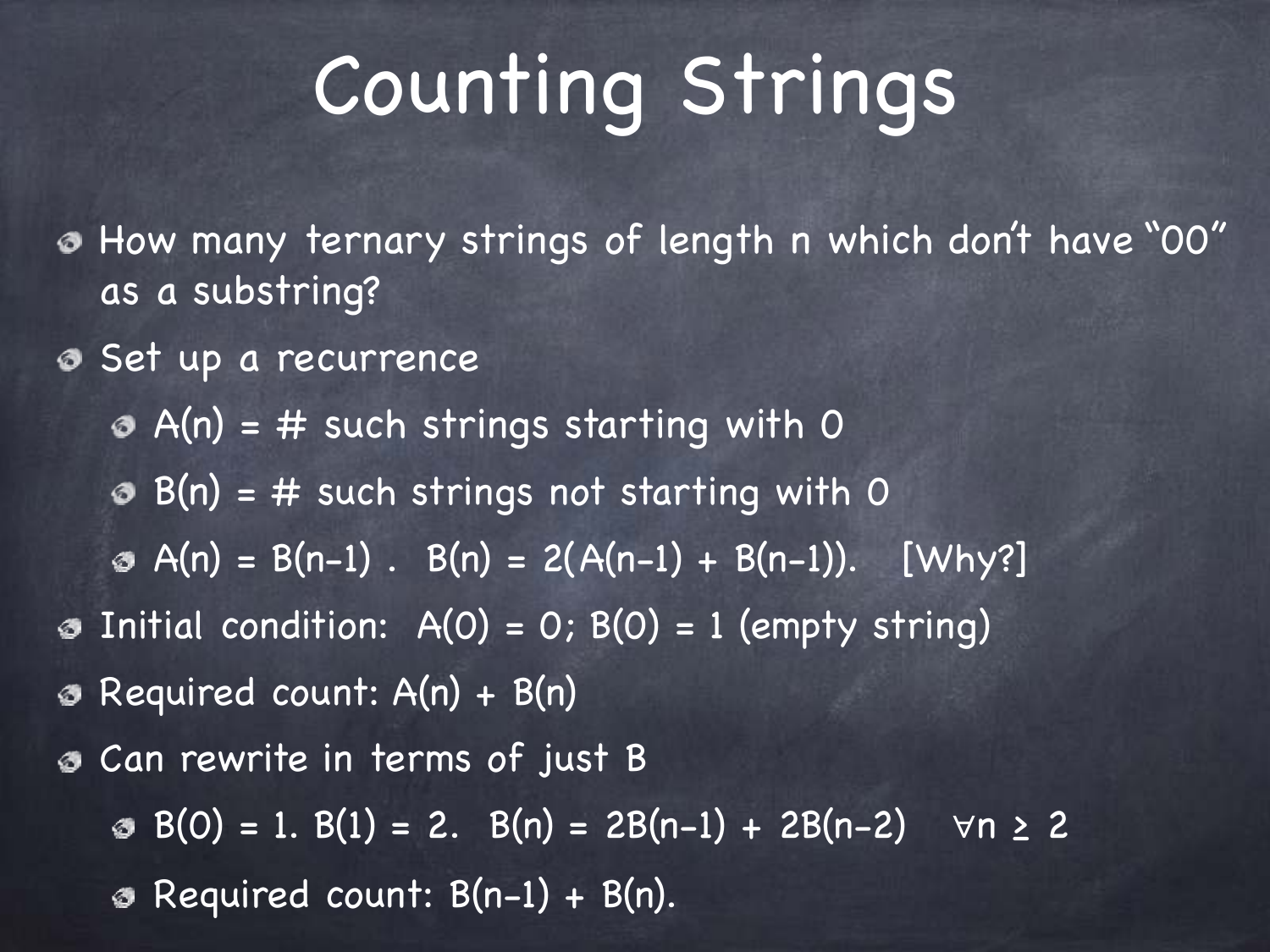## Recursion & Induction

Claim: F(3n) is even, where F(n) is the nth Fibonacci number, ∀n≥0

**0** 1 1 **2** 3 5 **8** 13 21 **34**…

Stronger claim (but easier to prove by induction):

Proof by induction:

#### Base case:  $n=0$ :  $F(3n) = F(0) = 0 \,$   $\vee$   $n=1$ :  $F(3n) = F(3) = 2 \,$   $\vee$ F(n) is even iff n is a multiple of 3

Induction step: for all k≥2 Induction hypothesis: suppose for 0≤n≤k-1, F(3n) is even To prove: F(3k) is even

 $\Phi$  F(3k) = F(3k-1) + F(3k-2) = ?

 $\odot$  Unroll further:  $F(3k-1) = F(3k-2) + F(3k-3)$  $F(3k) = 2 \cdot F(3k-2) + F(3(k-1)) =$  even, by induction hypothesis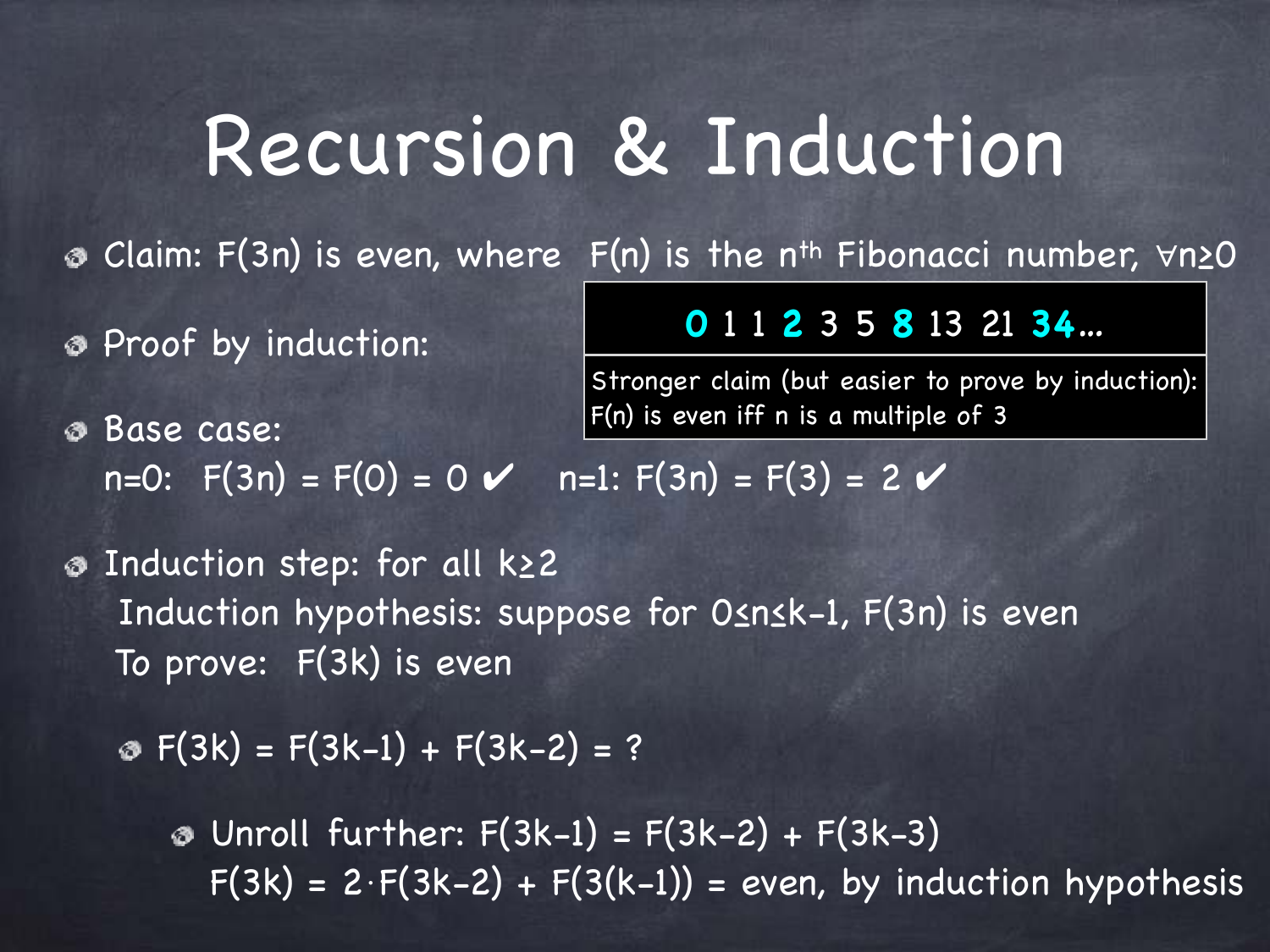## Closed Form

Sometimes possible to get a "closed form" expression for a quantity defined recursively (in terms of simpler operations)  $e.g., f(0)=0$  &  $f(n) = f(n-1) + n, \forall n>0$  $f(n) = n(n+1)/2$ Sometimes, we just give it a name e.g., n!, Fibonacci(n), Cat(n) In fact, formal definitions of integers, addition, multiplication etc. are recursive  $e.g., 0 \cdot a = 0$  &  $n \cdot a = (n-1) \cdot a + a$ ,  $\forall n > 0$  $e. q., 2^0 = 1$  &  $2^n = 2 \cdot 2^{n-1}$ 

**Sometimes both** 

e.g., Fibonacci(n), Cat(n) have closed forms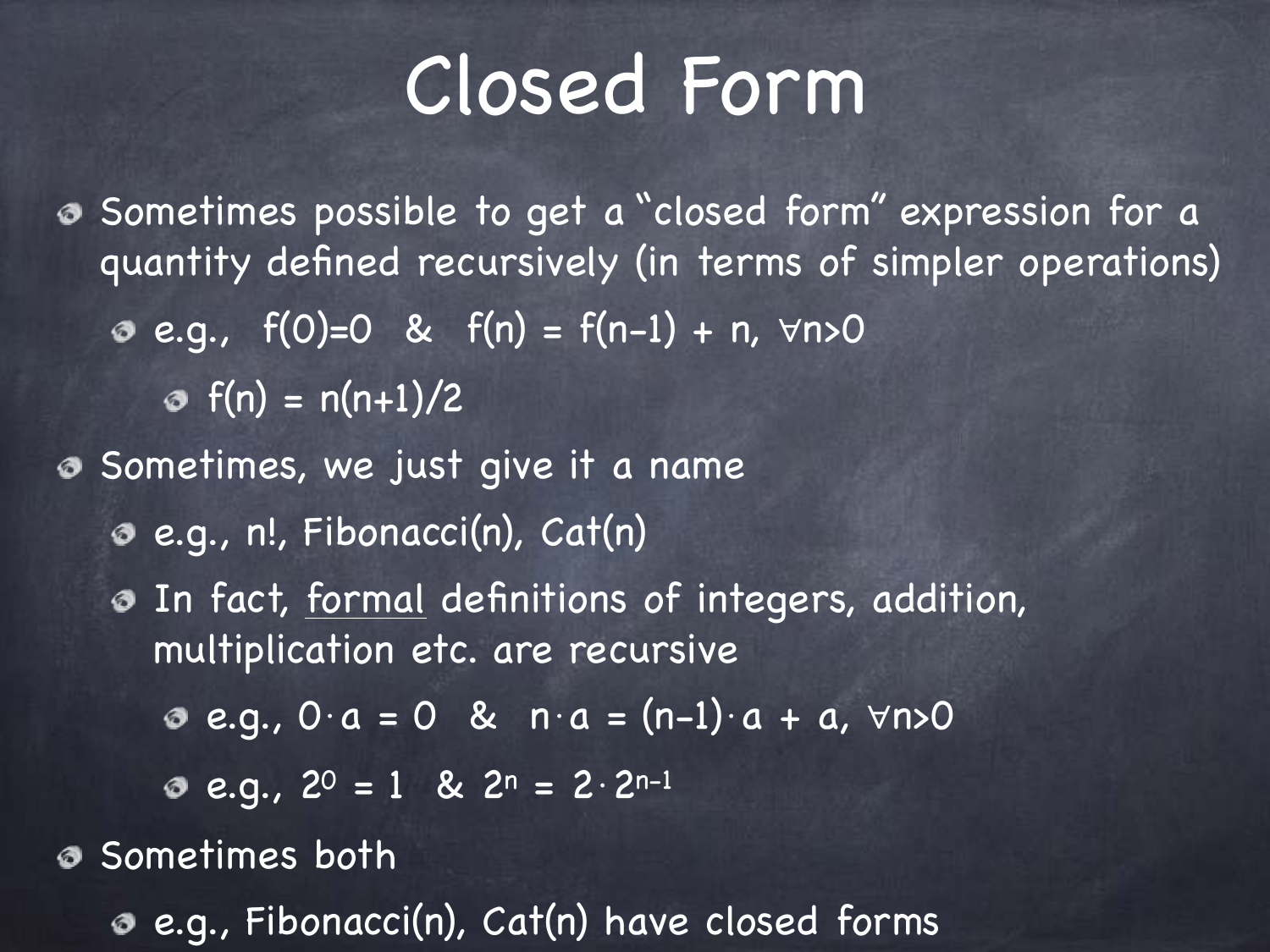## Closed Form via Induction

Exercise:

Fibonacci

numbers

 $\bullet$   $f(0) = c$ .  $f(1) = d$ .  $f(n) = a \cdot f(n-1) + b \cdot f(n-2)$   $\forall n \ge 2$ .

- $\bullet$  Suppose  $X^2$   $aX b = 0$  has two distinct (possibly complex) solutions,  $\times$  and  $\times$   $\boxed{\hspace{1.5cm}}$  Characteristic equation: replace f(n) by  $\mathsf{X}^{\mathsf{n}}$  in the recurrence
- Claim: ∃**p,q** ∀**n f(n) = p**⋅**xn + q**⋅**y<sup>n</sup>**
- $\bullet$  Let p=(d-cy)/(x-y), q=(d-cx)/(y-x) so that base cases n=0,1 work
- Inductive step: for all k≥2 Induction hypothesis:  $\forall n \leq t$ . 1  $\leq n \leq k-1$ ,  $f(n) = px^n + qy^n$ To prove:  $f(k) = px^{k} + qy^{k}$

• 
$$
f(k) = a \cdot f(k-1) + b \cdot f(k-2)
$$
  
=  $a \cdot (px^{k-1}+qy^{k-1}) + b \cdot (px^{k-2}+qy^{k-2}) - px^k - qy^k + px^k + qy^k$   
=  $- px^{k-2}(x^2-ax-b) - qy^{k-2}(y^2-ay-b) + px^k + qy^k = px^k + qy^k$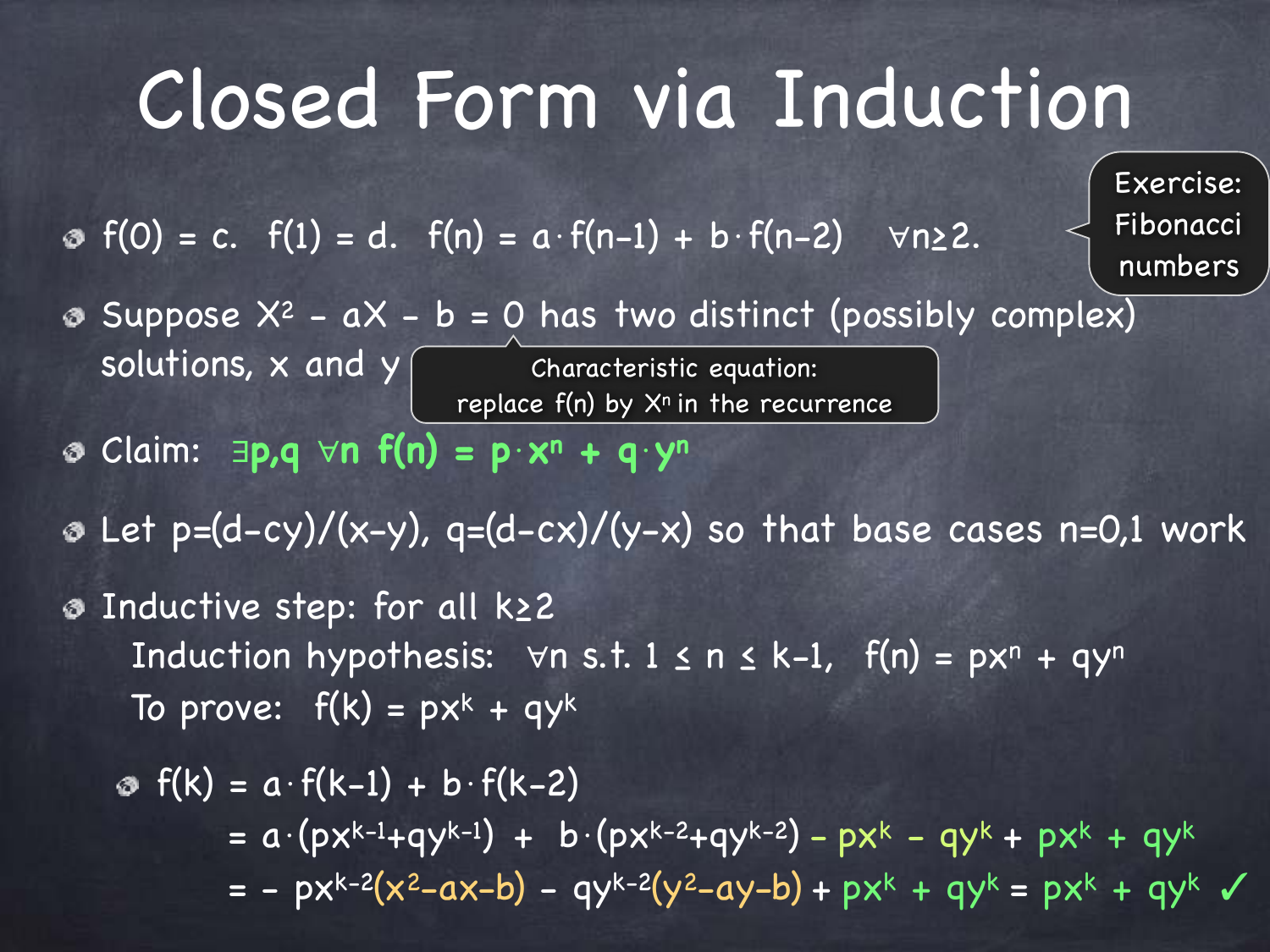## Closed Form via Induction

 $\Phi$  f(0) = c. f(1) = d. f(n) = a⋅f(n-1) + b⋅f(n-2)  $\forall$ n≥2.

- $\bullet$  Suppose  $X^2$   $aX b = 0$  has only one solution  $x \ne 0$ i.e.,  $X^2$  -  $aX - b = (X-x)^2$ , or equivalently,  $a=2x$ ,  $b=-x^2$
- Claim: ∃**p,q** ∀**n f(n) = (p + q**⋅**n)x<sup>n</sup>**
- $\infty$  Let  $p = c$ ,  $q = d/x-c$  so that base cases n=0,1 work
- Inductive step: for all k≥2 Induction hypothesis:  $\forall n \leq t$ . 1  $\leq n \leq k-1$ ,  $f(n) = (p + qn)y^n$ To prove:  $f(k) = (p+qk)x^{k}$

$$
\begin{aligned}\n\Phi \ f(k) &= a \cdot f(k-1) + b \cdot f(k-2) \\
&= a \ (p+qk-q)x^{k-1} + b \cdot (p+qk-2q)x^{k-2} - (p+qk)x^k + (p+qk)x^k \\
&= -(p+qk)x^{k-2}(x^2-ax-b) - qx^{k-2}(ax+2b) + (p+qk)x^k = (p+qk)x^k\n\end{aligned}
$$